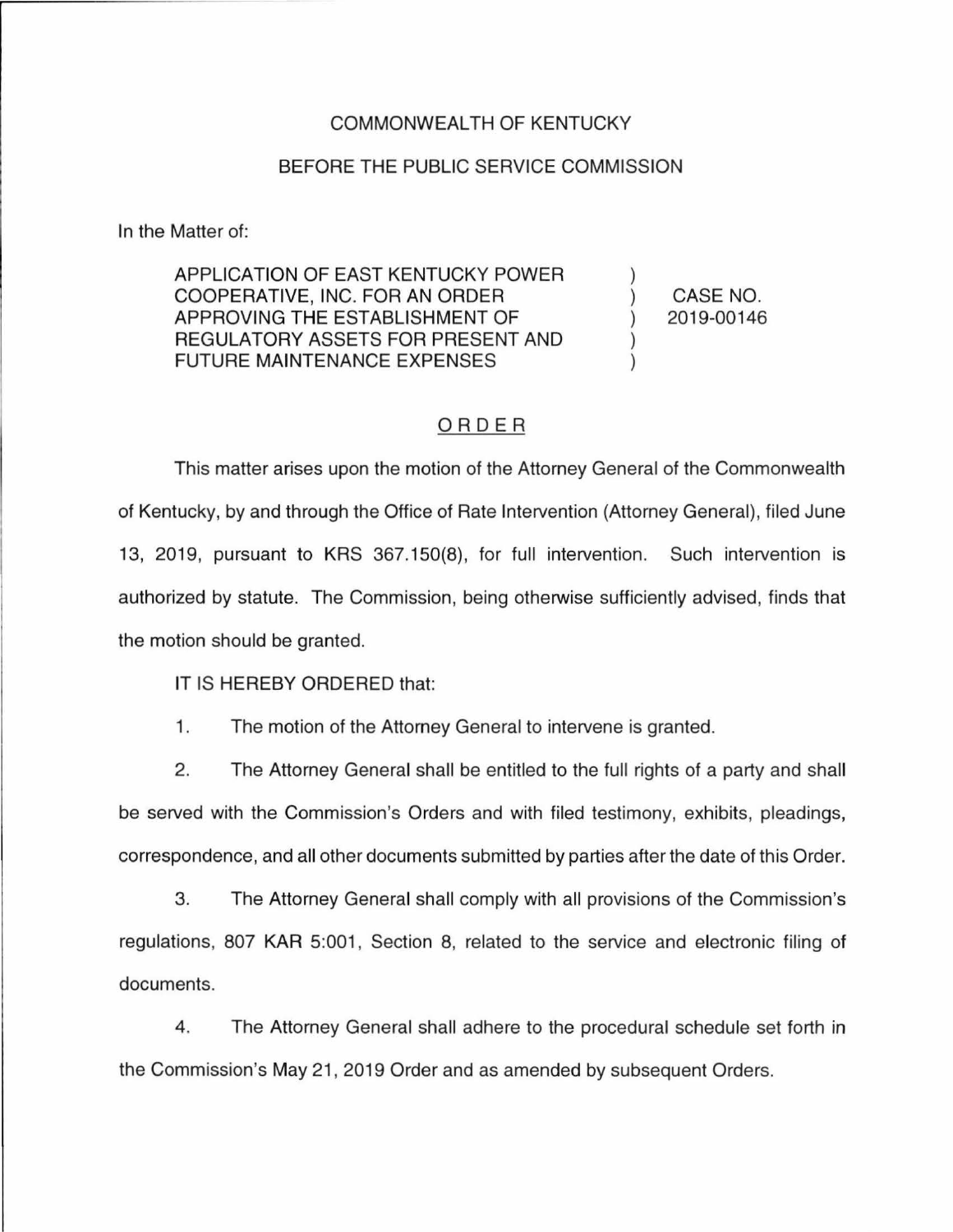5. Pursuant to 807 KAR 5:001, Section 8(9), within seven days of entry of this Order, the Attorney General shall file a written statement with the Commission that:

a. Certifies that it, or its agent, possesses the facilities to receive electronic transmissions; and

b. Sets forth the electronic mail address to which all electronic notices and messages related to this proceeding should be served.

## [REMAINDER OF PAGE INTENTIONALLY LEFT BLANK]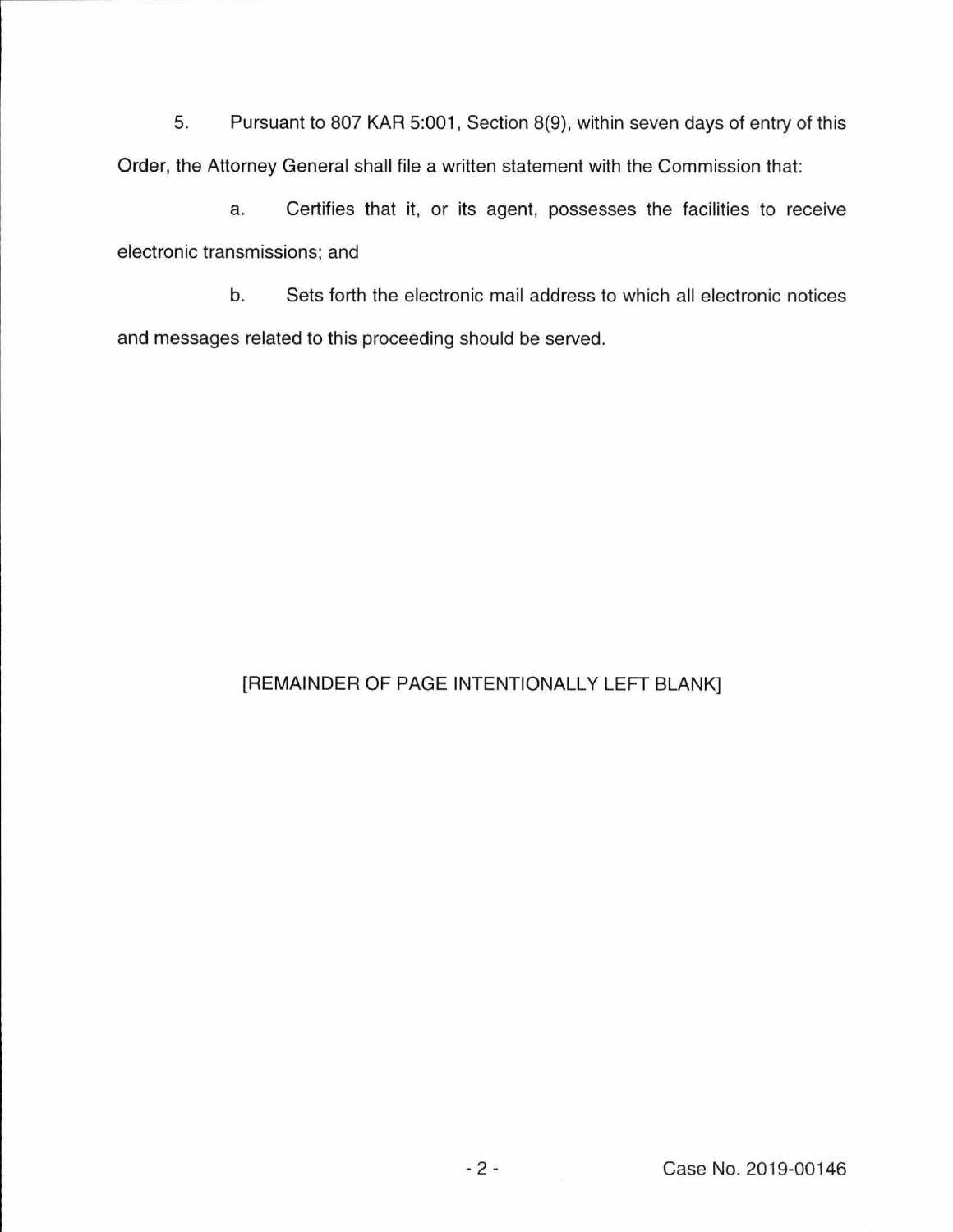By the Commission



ATTEST:

anso

Executive Director

Case No. 2019-00146